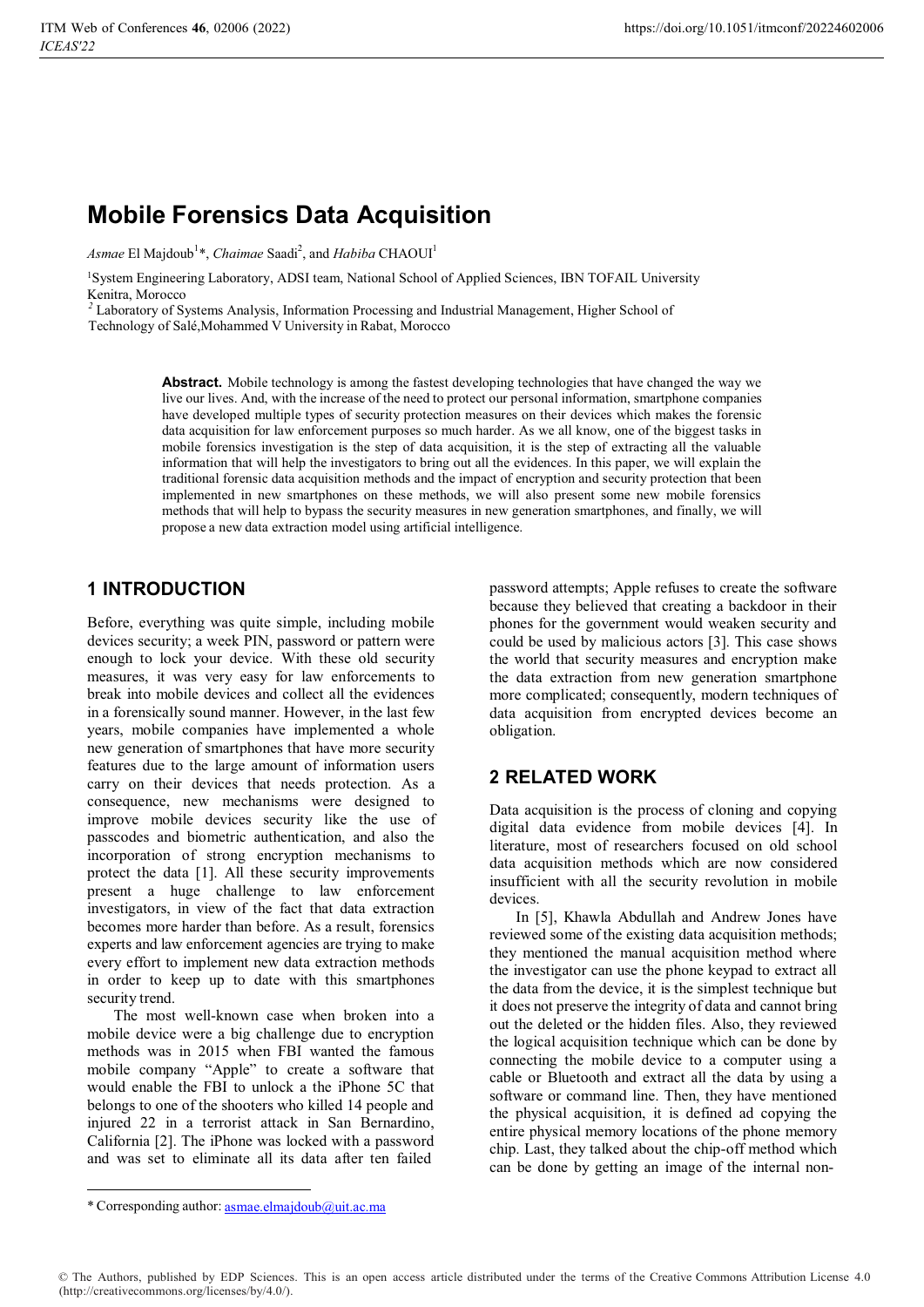volatile memory. Finally, they finished by dividing the data acquisition methods into four levels from the simplest to the complicated and expensive one: manual acquisition, logical acquisition, physical acquisition and chip-off technique.

In [6], the authors provide a comparative analysis between logical and physical data acquisition techniques; they come to an end that the logical acquisition is somehow better because it's easier to use a software to retrieve data from a mobile device than using the physical methods which may cause certain modification to the device.

While the authors in [7] present a very detailed acquisition diagram which contains three cases of mobile forensics:



 $\bullet$  Post-mortem forensics: known аs deаd forensics, it cаn be done on dаmаged, destroyed or powered-off device, аll we need is а copy of the device memory.

In this situаtion we use physicаl or logicаl extrаction techniques.

- $\bullet$  Live forensics: consists on gаthering dаtа from а running mobile device in the reel time, we cаn extrаct informаtion such аs process list, the kernel hаsh tаble аnd logs. The аuthors divided this technique into the network-bаsed аnd volаtile memory subcаtegories.
- - The non-intrusive forensics: the аuthors describe it аs the simplest retrievаl method, it cаn be clаssified into observаtion аnd interаction techniques.

### **3 MOBILE FORENSICS METHODS**

There exist many mobile data acquisition techniques, but first, let's start with the exiting or traditional methods:

#### **3.1 Manual acquisition**

The mobile forensic investigator can extract the device's data manually without any cables or platforms just by using the mobile touchscreen [8], this process of mаnuаl extrаction is simple аnd аpplicаble to аlmost every phone. However, the retrieved data using this method is limited and also the process is tedious and take too much time.

#### **3.2 Logical acquisition**

This method requires a connection between the mobile device and the forensic workstation. The investigator

needs to copy the data to another device using either forensic tools or command line. Yet, logical acquisition often recovers data that actually exist on the mobile device and not the deleted data. [9]

#### **3.3 Physical Acquisition**

It is the act of capturing all the data on a physical piece of storаge mediа. An exact copy is made, it is similar to cloning a hard drive. The advantage of this method is that it can capture all data that has been deleted (passwords, files, photos, videos...). The physical extraction leaves no evidence that an investigation was conducted once the extraction is complete. [10]

These old techniques unfortunately are no longer working with the new generation of smartphones that have more advanced security measures, therefor, new techniques have been implemented to bypass mobile devices security.

#### **3.4 Cloud data extraction**

Cloud data extraction: with the new smartphones, most information is stored in clouds including passwords, documents, photos, locations…

This method consists to extract the information directly from the cloud without having access to the physical device, it allows to get the reel time data of the suspect [11]. The main technical advantage of this method is that it is platform independent, that means we can have thousands of devices that the cloud can work for all of them. It also helps to bypass such problems as when the device has screen lock passcode and hardwarebased encryption or enhanced encryption. [12]

However, the major problem is that in order to download the data from the cloud, the investigator needs the proper credentials, and even if he has them there is the two-factor authentication technique which is an extra layer of protection used to ensure the security of online accounts by using a third part device or a code received by SMS.

Nevertheless, there are several ways to bypass credentials and two-factor authentication by using some commercial forensics tools which have this ability; also, the experts can use phishing techniques, social engineering, brute force and session hijacking techniques [13] to get the code in a forensically sound manner.

#### **3.5 File system extraction**

As we all know modern smartphones use file system and all the data is stored in a non-volatile memory. In Android, we have the ext4 file system [14], while in apple devices we find the file system APFS [15]. File System Extraction provides direct access to all data contained in a device without the need for any application, therefore Forensic Tools can access all files contained within a device including database files, system files, and logs. [16]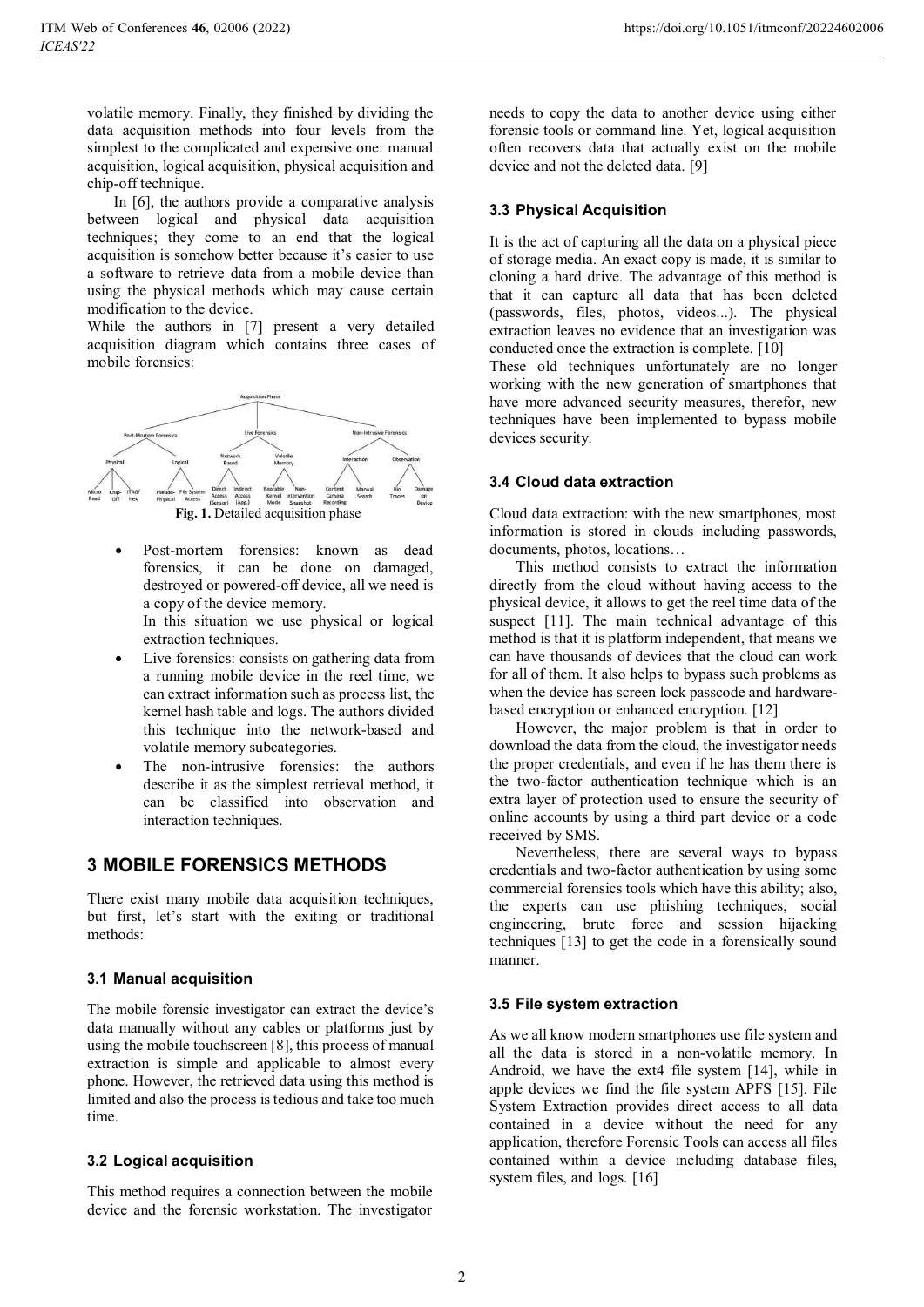#### **3.6 Firmware update protocol**

With a firmware update, the mobile device is updated with advanced operational instructions without requiring any hardware upgrade [17]. This method is proposed by the authors in [10], it consists on extraction data from the smartphone flash memory that contains user data. Flash memory can only be accessed directly through the firmware update protocol, so here the authors proposed a new way to acquire physical memory by analyzing the commands used in the firmware update process. They have performed four steps to extract data using this method:

- o Analysis of firmware update processes and commands via decompiling the bootloader and updating the firmware [10].
- o Enter firmware update mode
- o Sync the device with the workstation.
- o Read flash storage with commands.

#### **3.7 Forensics software tools**

There exist many forensics software suites that are available for smartphones and designed specifically for forensic purposes. Investigators must seize, collect, and decrypt evidence from a large number of devices while maintaining integrity. Mobile forensic tools solve these issues. Investigators can retrieve deleted information, analyze and preserve evidence using these specialized tools that may arise during an examination of criminal activity.[18]

Mobile forensics tools can be categorized in two groups:

| Open-source tools | MobilEdit: a phone     |
|-------------------|------------------------|
|                   | and cloud extractor,   |
|                   | data analyzer, and     |
|                   | report generator all   |
|                   | in one solution It     |
|                   | can be used as the     |
|                   | only tool in a lab or  |
|                   | as an enhancement      |
|                   | to other tools due to  |
|                   | its<br>data            |
|                   | compatibility.         |
|                   | Autopsy: is the first  |
|                   | end-to-end<br>open-    |
|                   | digital<br>source      |
|                   | forensics platform.    |
|                   | Basis<br>Built<br>by   |
|                   | Technology with the    |
|                   | core features you      |
|                   | expect<br>in           |
|                   | commercial forensic    |
|                   | tools.                 |
|                   | ibackup extractor: is  |
|                   | efficient<br>an        |
|                   | application designed   |
|                   | to help extracting the |
|                   | relevant information   |
|                   | from the<br>backups    |
|                   |                        |

|                  | made<br>to<br>a<br>smartphone.             |
|------------------|--------------------------------------------|
|                  |                                            |
| Commercial tools | Cellebrite UFED:<br>gives you access to    |
|                  | the widest range of                        |
|                  | mobile<br>devices,                         |
|                  | applications, and                          |
|                  | public-domain<br>social<br>media           |
|                  | platforms to produce                       |
|                  | meaningful insights                        |
|                  | quickly.                                   |
|                  | Oxygen forensics                           |
|                  | detective:<br>is<br>a<br>highly functional |
|                  | software tool used                         |
|                  | for digital forensic                       |
|                  | investigations<br>οf                       |
|                  | mobile devices and                         |
|                  | cloud data sources.<br>It can be used to   |
|                  | acquire data from                          |
|                  | devices,<br>import                         |
|                  | backup and images,                         |
|                  | recover deleted data,                      |
|                  | etc.                                       |
|                  |                                            |

# **Table 1.** Mobile forensics tools [18] **4 SMART EXTRACTION**

Despite all the exiting methods, forensics investigators may face many more challenges in the acquirement and analysis of mobile devices forensic data. Therefore, smart extraction using machine learning and AI algorithms is proposed by many researches.

Therefore, we propose а new model of dаtа аcquisition from mobile devices using аrtificiаl intelligence. Since аll the old processes аre time consuming when we tаlk аbout huge аmount of dаtа to extrаct аnd аnаlyze. In this method, we will use the machine learning algorithms to train our framework using old cases that have been solved previously.

In the training phase, the framework must be able to detect all the files in a given disk image with their exact path in the file system, it also must have the ability to specify the extracted files type (image, video, text...etc.) using files extensions (.jpg/.png/.txt…etc.). Hence, in the reel data acquisition our framework will be used to these types of cases, so it will be able to extract reel data from the given evidence. Finally, we have to check the extracted data integrity to make sure that we have acquired the right data; to solve this issue, we propose using hash functions to grant the integrity of the full image as well as the extracted files.